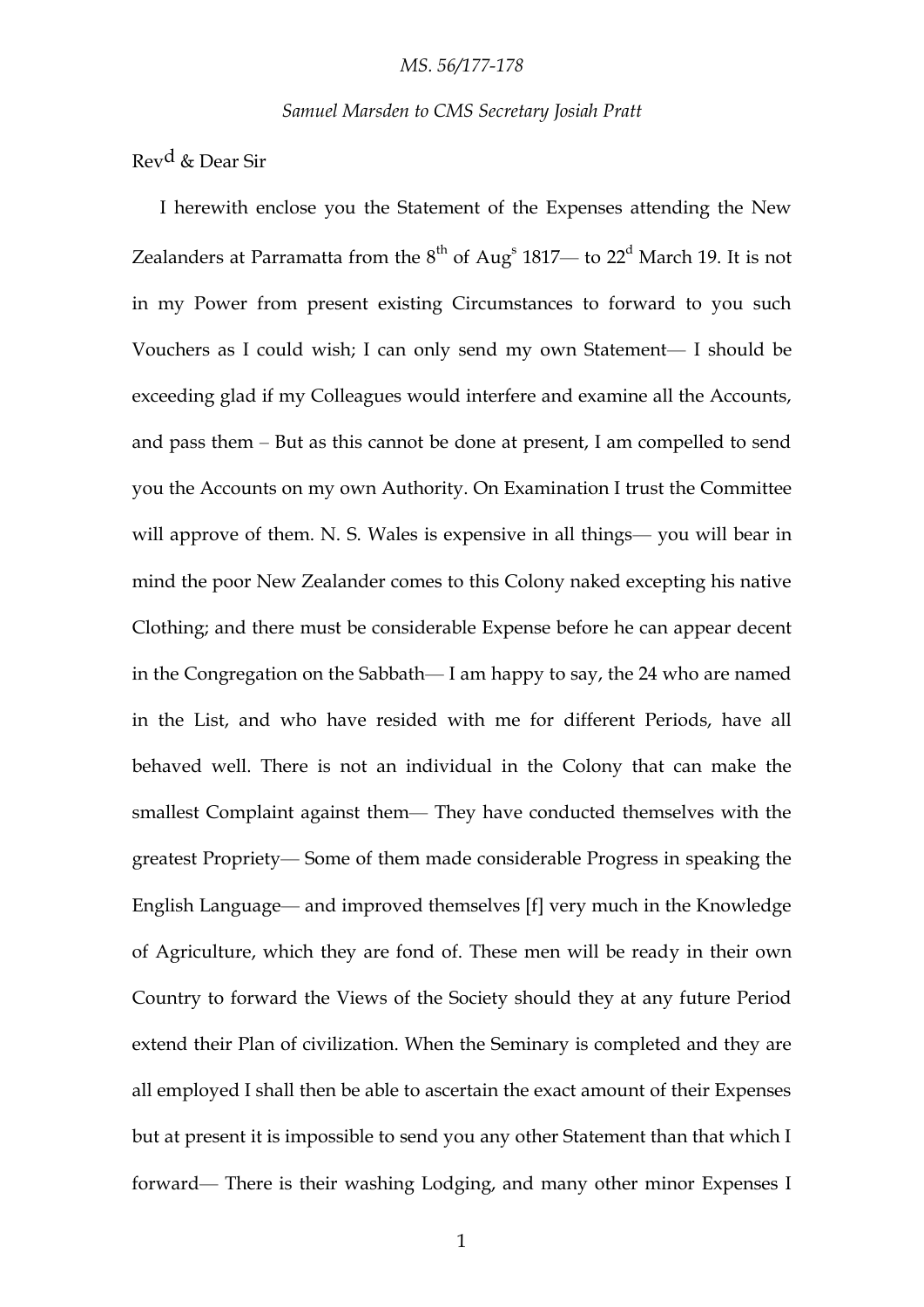## *MS. 56/177-178*

#### *Samuel Marsden to CMS Secretary Josiah Pratt*

could not state— When a Change of Government takes place I have no doubt but I shall be able to establish an auxiliary Church Missionary Society in this Colony: till that takes place it is impossible to be done. Justice Field, Judge of the Supreme Court, has assured me he will second my views in this Respect as soon as a new Governor arrives, and has taken the Command. I have no doubt but this will be done. At the present time the Concerns must go on as well as Circumstances will allow. My Colleagues Mess<sup>rs</sup> Cartwright & Youl are very willing to assist, but at present they can do nothing— I do not expect much aid from any other of my Colleagues at any time— One of them I am sorry to say has I fear little Regard for the Cause of Religion; and from such men, no good can be expected. The more incorrect a Clergyman is in his Conduct, the more he is esteemed outwardly by men in Power. Adultry is considered merely human weakness, even in the Clergy— [f] I believe if all the Clergy in the Colony were to indulge in the Vices of the Place, they would be much more esteemed than what they are— With Respect to the Active her annual Expenses are very heavy. I stated to you about four years ago, that I did not conceive she would pay her own Expenses by £500 per annum— I am still of the same opinion, unless I can employ her in some other Service, such as procuring oil &c occasionally, which I intend to attempt— The duties upon the Timber at Port Jackson, and other expenses in the Port are very heavy, so that the Timber will not pay. As the House of Alexander Birnie & Co. of London have employed a Brig for two voyages between Port Jackson and the South Sea Islands trading amongst the Islands for Pork &c &c which Brig was sent by one of the Partners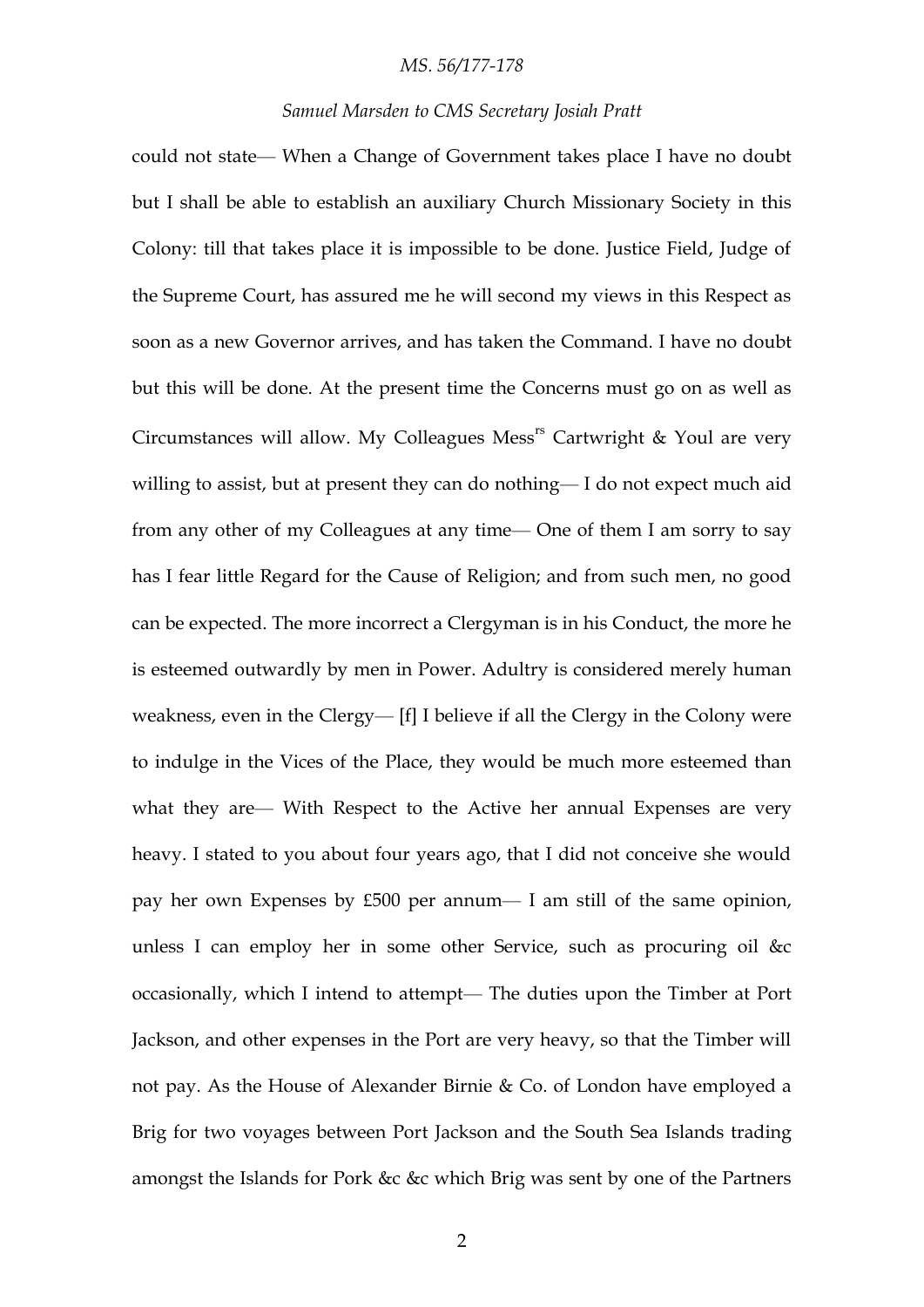### *MS. 56/177-178*

## *Samuel Marsden to CMS Secretary Josiah Pratt*

of the House who resides here— Mr James Birnie, I requested him to give me an Account of the Profits and Loss upon the two last voyages, a Copy of which I forward to you. From this document, I was not far out in my Calculation, as you will perceive that M<sup>r</sup> Birnie sustained a real Loss of nearly £1,000. I merely send you this to shew you that the outfits of Vessels here are very heavy, and that merchants, who understand the Buisness cannot make it answer— Mr Birnie has allowed nothing for the Interest of the Capital sunk [f] in the original Purchase of the vessel. I should not trouble you with that Document, was there a Committee here to examine and approve my Accounts— I feel it a duty I owe to myself to give you every Information where the Pecuniary Interest of the Mission is concerned: that the Committee may have the best means I can give them to satisfy them, that I do the best I can— I know great Responsibility is laid upon me and I am anxious to discharge it— I have drawn upon you for eight months Services for the Active at £200 per annum— and £250-14 $^{\circ}$ .6<sup>d</sup> on Account of the New Zealanders— I shall send the whole Accounts by the Surry, which is expected to sail from hence in two months— The Active sailed for New Zealand the  $22<sup>d</sup>$  with Supplies for the Settlement— I am in Hopes in time to procure some Article of Commerce that will pay the Expenses of the Vessel. New Zealand will always want a Vessel, as the Natives are so anxious to see the world and what they can learn in it— A full Statement of every thing shall be forwarded by the Surry—

## I have the Honor to be